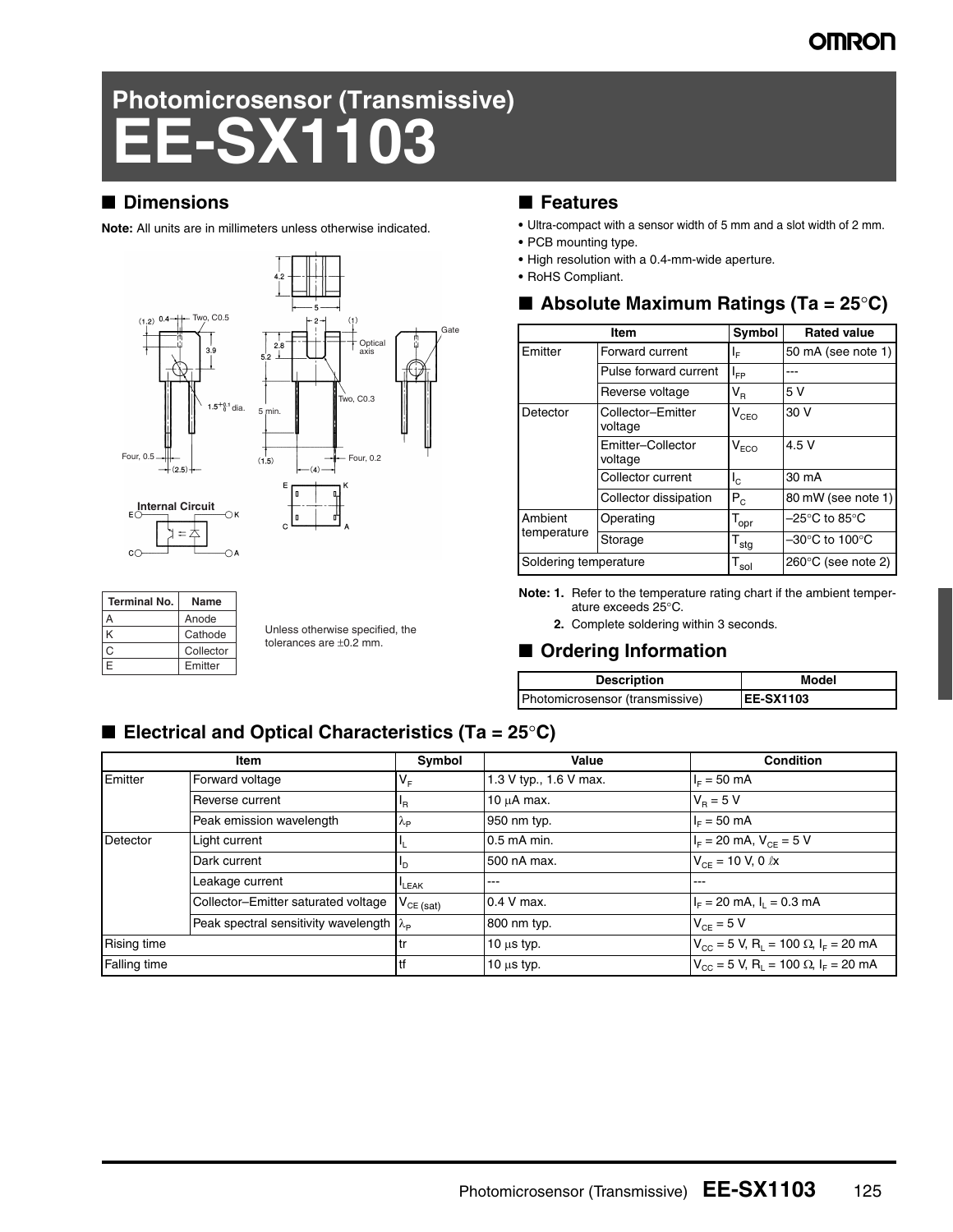### **OMRON**

### ■ **Engineering Data**







**Response Time vs. Light Current Characteristics (Typical)**



**Response Time Measurement Circuit**













**Sensing Position Characteristics (Typical)**







**Dark Current vs. Ambient Temperature Characteristics (Typical)**



### 126 Photomicrosensor (Transmissive) **EE-SX1103**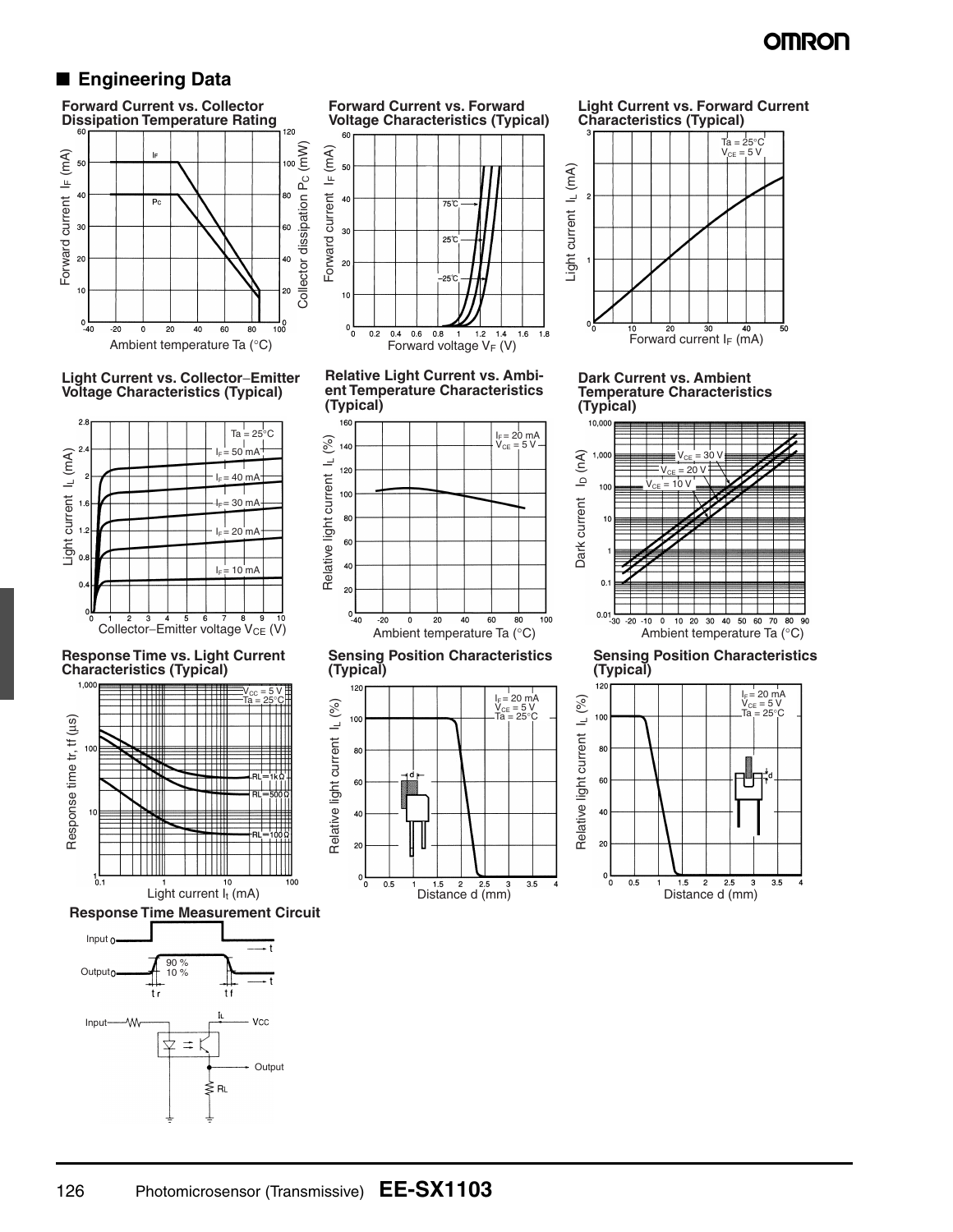### **OMRON**

|                                                                                                                                                                                                                                                                                                                                                                                                         |  |  |  |  |  |  |  |         |                 |  |     |                                        |       |  |     |       |                                                                               |  |  | <b>MEMO</b>                                                                                               |
|---------------------------------------------------------------------------------------------------------------------------------------------------------------------------------------------------------------------------------------------------------------------------------------------------------------------------------------------------------------------------------------------------------|--|--|--|--|--|--|--|---------|-----------------|--|-----|----------------------------------------|-------|--|-----|-------|-------------------------------------------------------------------------------|--|--|-----------------------------------------------------------------------------------------------------------|
|                                                                                                                                                                                                                                                                                                                                                                                                         |  |  |  |  |  |  |  |         |                 |  |     |                                        |       |  |     |       |                                                                               |  |  | $\Box$                                                                                                    |
|                                                                                                                                                                                                                                                                                                                                                                                                         |  |  |  |  |  |  |  |         |                 |  |     |                                        |       |  |     |       |                                                                               |  |  |                                                                                                           |
|                                                                                                                                                                                                                                                                                                                                                                                                         |  |  |  |  |  |  |  |         |                 |  |     |                                        |       |  |     |       |                                                                               |  |  |                                                                                                           |
|                                                                                                                                                                                                                                                                                                                                                                                                         |  |  |  |  |  |  |  |         |                 |  |     | .                                      |       |  |     |       |                                                                               |  |  | $\vert \cdot \vert$                                                                                       |
| $\vdash \neg \vdash \neg \vdash$                                                                                                                                                                                                                                                                                                                                                                        |  |  |  |  |  |  |  | コーヒキヨーヒ |                 |  |     |                                        | $\pm$ |  |     |       |                                                                               |  |  | - -                                                                                                       |
|                                                                                                                                                                                                                                                                                                                                                                                                         |  |  |  |  |  |  |  |         |                 |  |     | ニ ト ヰ コ ニ ト ヰ コ ニ  ニ ト ヰ コ ニ           |       |  |     |       |                                                                               |  |  | $=$ $\overline{\phantom{a}}$                                                                              |
|                                                                                                                                                                                                                                                                                                                                                                                                         |  |  |  |  |  |  |  |         |                 |  |     |                                        |       |  |     |       |                                                                               |  |  |                                                                                                           |
|                                                                                                                                                                                                                                                                                                                                                                                                         |  |  |  |  |  |  |  |         |                 |  |     | .                                      |       |  |     |       |                                                                               |  |  | $\mathbf{1}$                                                                                              |
|                                                                                                                                                                                                                                                                                                                                                                                                         |  |  |  |  |  |  |  |         |                 |  |     | フロ セオフロヒキココロセオ                         |       |  |     | コニロエ  |                                                                               |  |  | ロコ                                                                                                        |
|                                                                                                                                                                                                                                                                                                                                                                                                         |  |  |  |  |  |  |  |         |                 |  |     |                                        |       |  |     |       | ト - - - - + - - - - + - - - + - - - + - - - + - - - + - - - + - - - + - - - - |  |  | $-1 - 1 - 1$                                                                                              |
|                                                                                                                                                                                                                                                                                                                                                                                                         |  |  |  |  |  |  |  |         |                 |  |     | $-1$ $-1$ $-1$ $-1$ $-1$               |       |  |     |       |                                                                               |  |  |                                                                                                           |
|                                                                                                                                                                                                                                                                                                                                                                                                         |  |  |  |  |  |  |  |         |                 |  |     |                                        |       |  |     |       |                                                                               |  |  |                                                                                                           |
|                                                                                                                                                                                                                                                                                                                                                                                                         |  |  |  |  |  |  |  |         |                 |  |     |                                        |       |  |     |       |                                                                               |  |  |                                                                                                           |
|                                                                                                                                                                                                                                                                                                                                                                                                         |  |  |  |  |  |  |  |         |                 |  |     | .                                      |       |  |     |       |                                                                               |  |  | $\mathbf{1}$                                                                                              |
| $\vdash \dashv - \vdash + \dashv$                                                                                                                                                                                                                                                                                                                                                                       |  |  |  |  |  |  |  |         |                 |  |     | + + - - - + - - - + + - - +            |       |  |     |       | - + - - -                                                                     |  |  | $\vdash$ +                                                                                                |
|                                                                                                                                                                                                                                                                                                                                                                                                         |  |  |  |  |  |  |  |         |                 |  |     |                                        |       |  |     |       |                                                                               |  |  |                                                                                                           |
|                                                                                                                                                                                                                                                                                                                                                                                                         |  |  |  |  |  |  |  |         |                 |  |     |                                        |       |  |     |       |                                                                               |  |  |                                                                                                           |
|                                                                                                                                                                                                                                                                                                                                                                                                         |  |  |  |  |  |  |  |         |                 |  |     |                                        |       |  |     |       |                                                                               |  |  | $\vert \cdot \vert$                                                                                       |
|                                                                                                                                                                                                                                                                                                                                                                                                         |  |  |  |  |  |  |  |         |                 |  | ヨコニ |                                        |       |  |     |       |                                                                               |  |  | - 1                                                                                                       |
|                                                                                                                                                                                                                                                                                                                                                                                                         |  |  |  |  |  |  |  |         |                 |  |     | - + + -   -  - + -  -  - + -  -  - + - |       |  |     |       |                                                                               |  |  | $=$ $=$ $\pm$                                                                                             |
|                                                                                                                                                                                                                                                                                                                                                                                                         |  |  |  |  |  |  |  |         |                 |  |     |                                        |       |  |     |       |                                                                               |  |  |                                                                                                           |
|                                                                                                                                                                                                                                                                                                                                                                                                         |  |  |  |  |  |  |  |         |                 |  |     |                                        |       |  |     |       |                                                                               |  |  | $\vert \vert$                                                                                             |
|                                                                                                                                                                                                                                                                                                                                                                                                         |  |  |  |  |  |  |  |         |                 |  |     | コニヒキコニヒモオ                              |       |  | 三二二 |       |                                                                               |  |  |                                                                                                           |
|                                                                                                                                                                                                                                                                                                                                                                                                         |  |  |  |  |  |  |  |         |                 |  |     |                                        |       |  |     |       | ト - - - - + - - - - + - - - + - - - + - - - + - - - + - - - + - - - + - - -   |  |  |                                                                                                           |
|                                                                                                                                                                                                                                                                                                                                                                                                         |  |  |  |  |  |  |  |         | <b>Contract</b> |  |     | $-1 - 1 - 1$                           |       |  |     |       |                                                                               |  |  |                                                                                                           |
|                                                                                                                                                                                                                                                                                                                                                                                                         |  |  |  |  |  |  |  |         |                 |  |     |                                        |       |  |     |       |                                                                               |  |  |                                                                                                           |
|                                                                                                                                                                                                                                                                                                                                                                                                         |  |  |  |  |  |  |  |         |                 |  |     |                                        |       |  |     |       |                                                                               |  |  | - 1                                                                                                       |
| $\vdash \neg \vdash \neg \vdash$                                                                                                                                                                                                                                                                                                                                                                        |  |  |  |  |  |  |  |         |                 |  |     |                                        |       |  |     |       |                                                                               |  |  |                                                                                                           |
|                                                                                                                                                                                                                                                                                                                                                                                                         |  |  |  |  |  |  |  |         |                 |  |     | キ オ ー ー ト キ ー ー ト キ ー ー ト              |       |  |     |       | キョーー                                                                          |  |  | $-+ +$                                                                                                    |
|                                                                                                                                                                                                                                                                                                                                                                                                         |  |  |  |  |  |  |  |         |                 |  |     |                                        |       |  |     |       |                                                                               |  |  | $\vert \cdot \vert$                                                                                       |
|                                                                                                                                                                                                                                                                                                                                                                                                         |  |  |  |  |  |  |  |         |                 |  |     |                                        |       |  |     |       |                                                                               |  |  |                                                                                                           |
|                                                                                                                                                                                                                                                                                                                                                                                                         |  |  |  |  |  |  |  |         |                 |  |     |                                        |       |  |     |       |                                                                               |  |  |                                                                                                           |
|                                                                                                                                                                                                                                                                                                                                                                                                         |  |  |  |  |  |  |  |         |                 |  |     |                                        |       |  |     |       |                                                                               |  |  | 는데                                                                                                        |
|                                                                                                                                                                                                                                                                                                                                                                                                         |  |  |  |  |  |  |  |         |                 |  |     |                                        |       |  |     |       |                                                                               |  |  | トコート トコート キコート トコート トコート トコート キコート キュート キー                                                                |
|                                                                                                                                                                                                                                                                                                                                                                                                         |  |  |  |  |  |  |  |         |                 |  |     |                                        |       |  |     |       |                                                                               |  |  |                                                                                                           |
|                                                                                                                                                                                                                                                                                                                                                                                                         |  |  |  |  |  |  |  |         |                 |  |     |                                        |       |  |     |       |                                                                               |  |  | $\mathcal{L}$                                                                                             |
|                                                                                                                                                                                                                                                                                                                                                                                                         |  |  |  |  |  |  |  |         |                 |  |     |                                        |       |  |     |       |                                                                               |  |  | $\Box$                                                                                                    |
|                                                                                                                                                                                                                                                                                                                                                                                                         |  |  |  |  |  |  |  |         |                 |  |     |                                        |       |  |     |       |                                                                               |  |  | ┝╶┥╼╟╸╄╶┽╼╟╾╊╌┽╼╢═┝╴┽╺╢╼╞╌┾╶┥╼╟╸┾╶┽╼╢╼┝╸┾╶╢╼╟╾┾╶╢╼╠╸┥                                                     |
|                                                                                                                                                                                                                                                                                                                                                                                                         |  |  |  |  |  |  |  |         |                 |  |     |                                        |       |  |     |       | <u> - Literatura de la dela del l</u>                                         |  |  |                                                                                                           |
|                                                                                                                                                                                                                                                                                                                                                                                                         |  |  |  |  |  |  |  |         |                 |  |     |                                        |       |  |     |       |                                                                               |  |  |                                                                                                           |
|                                                                                                                                                                                                                                                                                                                                                                                                         |  |  |  |  |  |  |  |         |                 |  |     |                                        |       |  |     |       |                                                                               |  |  |                                                                                                           |
| トヨーヒモ                                                                                                                                                                                                                                                                                                                                                                                                   |  |  |  |  |  |  |  |         |                 |  |     | オーヒキオーヒヒキヨーヒセ                          |       |  |     | オーヒーキ |                                                                               |  |  | コーヒュ                                                                                                      |
|                                                                                                                                                                                                                                                                                                                                                                                                         |  |  |  |  |  |  |  |         |                 |  |     |                                        |       |  |     |       |                                                                               |  |  | المساحية والمساحية والمساحية والمساحية والمساحية والمساحية                                                |
|                                                                                                                                                                                                                                                                                                                                                                                                         |  |  |  |  |  |  |  |         |                 |  |     |                                        |       |  |     |       |                                                                               |  |  |                                                                                                           |
| $  -   -   -   -   -  $                                                                                                                                                                                                                                                                                                                                                                                 |  |  |  |  |  |  |  |         |                 |  |     | .                                      |       |  |     |       |                                                                               |  |  | and the state                                                                                             |
|                                                                                                                                                                                                                                                                                                                                                                                                         |  |  |  |  |  |  |  |         |                 |  |     |                                        |       |  |     |       |                                                                               |  |  | .                                                                                                         |
| トココロトオ                                                                                                                                                                                                                                                                                                                                                                                                  |  |  |  |  |  |  |  |         |                 |  |     | コーヒナ オコニヒ キヨーヒ セオコニヒキ                  |       |  |     |       |                                                                               |  |  | ココロエコココロコ                                                                                                 |
|                                                                                                                                                                                                                                                                                                                                                                                                         |  |  |  |  |  |  |  |         |                 |  |     |                                        |       |  |     |       |                                                                               |  |  |                                                                                                           |
|                                                                                                                                                                                                                                                                                                                                                                                                         |  |  |  |  |  |  |  |         |                 |  |     |                                        |       |  |     |       |                                                                               |  |  |                                                                                                           |
|                                                                                                                                                                                                                                                                                                                                                                                                         |  |  |  |  |  |  |  |         |                 |  |     |                                        |       |  |     |       |                                                                               |  |  | $\Box$                                                                                                    |
|                                                                                                                                                                                                                                                                                                                                                                                                         |  |  |  |  |  |  |  |         |                 |  |     |                                        |       |  |     |       |                                                                               |  |  | - 1                                                                                                       |
| $\mathbb{L}^{\mathbb{L}}\mathbb{L}^{\mathbb{L}}\mathbb{L}^{\mathbb{L}}\mathbb{L}^{\mathbb{L}}\mathbb{L}^{\mathbb{L}}\mathbb{L}^{\mathbb{L}}\mathbb{L}^{\mathbb{L}}\mathbb{L}^{\mathbb{L}}\mathbb{L}^{\mathbb{L}}\mathbb{L}^{\mathbb{L}}\mathbb{L}^{\mathbb{L}}\mathbb{L}^{\mathbb{L}}\mathbb{L}^{\mathbb{L}}\mathbb{L}^{\mathbb{L}}\mathbb{L}^{\mathbb{L}}\mathbb{L}^{\mathbb{L}}\mathbb{L}^{\mathbb{L$ |  |  |  |  |  |  |  |         |                 |  |     |                                        |       |  |     |       |                                                                               |  |  | الرابط بكارك بالمرابط بكاركم المرابط المرابط المرابط المرابط بكار بكاركم بالمرابط الكرامي المرابط الكرامي |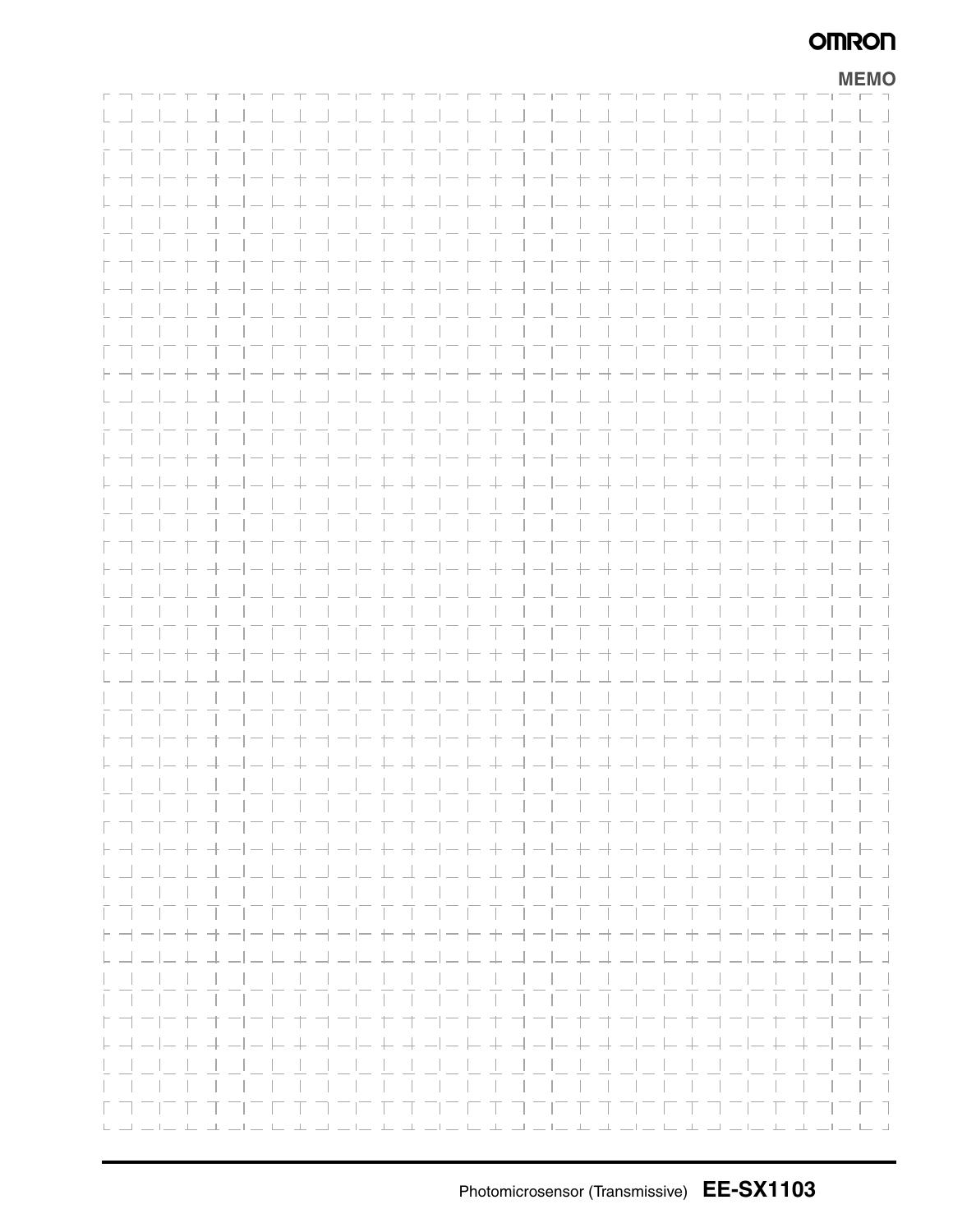**All sales are subject to Omron Electronic Components LLC standard terms and conditions of sale, which can be found at http://www.components.omron.com/components/web/webfiles.nsf/sales\_terms.html**

**ALL DIMENSIONS SHOWN ARE IN MILLIMETERS.** To convert millimeters into inches, multiply by 0.03937. To convert grams into ounces, multiply by 0.03527.



55 E. Commerce Drive, Suite B Schaumburg, IL 60173

#### **OMRON ON-LINE**

Global - http://www.omron.com USA - http://www.components.omron.com

### **847-882-2288**

Cat. No. X305-E-1 **Printed in USA** Specifications subject to change without notice **Printed in USA**